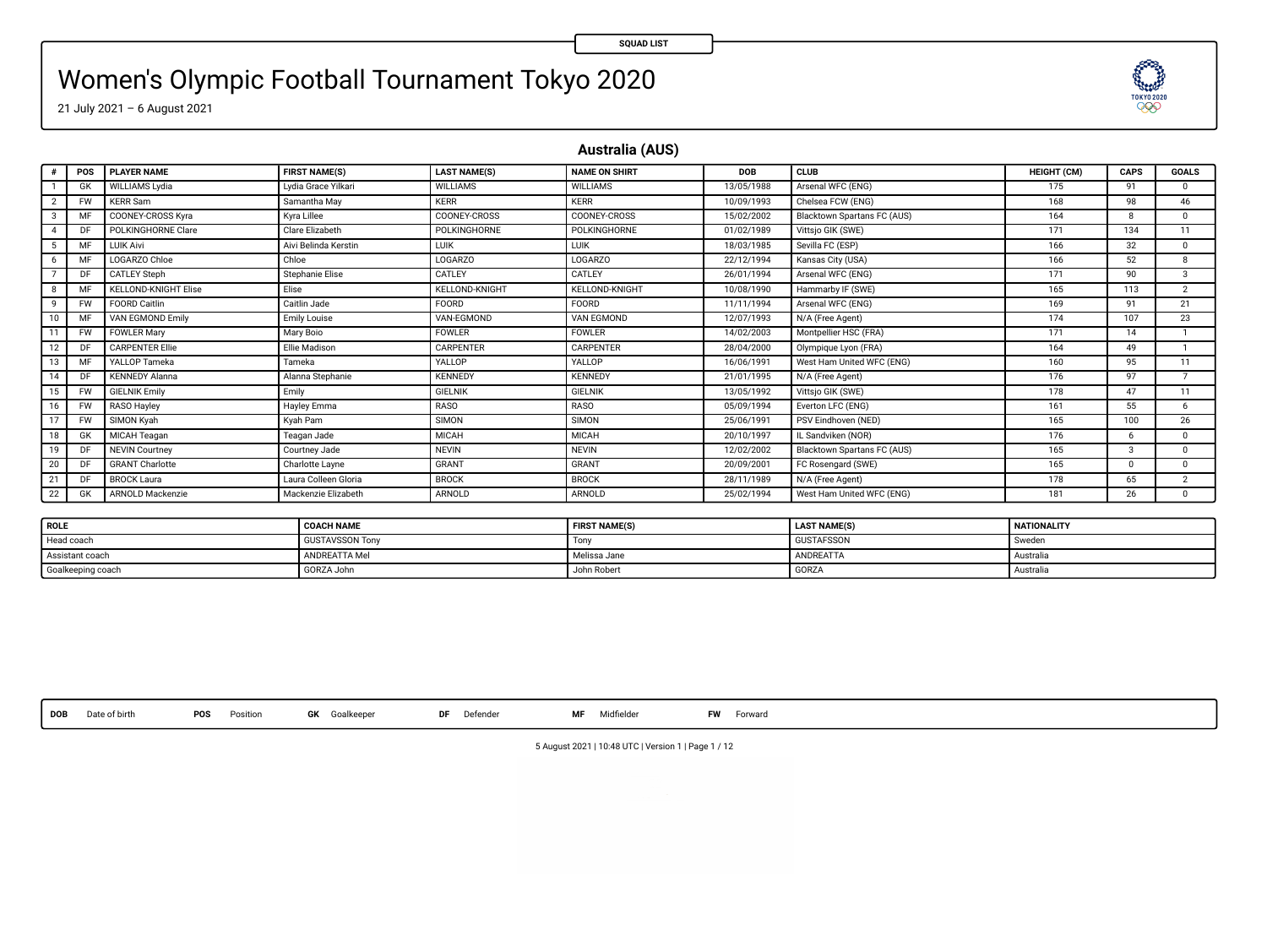**TESTORY** 

# Women's Olympic Football Tournament Tokyo 2020

21 July 2021 – 6 August 2021

**Brazil (BRA)**

|               | POS       | <b>PLAYER NAME</b>   | <b>FIRST NAME(S)</b>     | <b>LAST NAME(S)</b>          | <b>NAME ON SHIRT</b> | DOB        | CLUB                         | <b>HEIGHT (CM)</b> | CAPS          | <b>GOALS</b>            |
|---------------|-----------|----------------------|--------------------------|------------------------------|----------------------|------------|------------------------------|--------------------|---------------|-------------------------|
|               | GK        | BARBARA              | <b>Barbara Micheline</b> | DO MONTE BARBOSA             | RARRARA              | 04/07/1988 | Avai FC (BRA)                | 171                | 97            | $\Omega$                |
|               | DF        | POLIANA              | Poliana                  | <b>BARBOSA MEDEIROS</b>      | POLIANA              | 06/02/1991 | SC Corinthians (BRA)         | 172                | 64            | $\overline{\mathbf{s}}$ |
| $\mathcal{R}$ | DF        | ERIKA                | Erika                    | CRISTIANO DOS SANTOS         | ERIKA                | 04/02/1988 | SC Corinthians (BRA)         | 172                | 102           | $\mathbf{R}$            |
|               | DF        | RAFAELLE             | Rafaelle                 | LEONE CARVALHO SOUZA         | RAFAELLE             | 18/06/1991 | SE Palmeiras (BRA)           | 175                | 62            | $\mathbf{R}$            |
|               | MF        | <b>JULIA</b>         | Julia                    | BIANCHI                      | JULIA                | 07/10/1997 | SE Palmeiras (BRA)           | 167                | 6             | $\overline{2}$          |
|               | DE        | <b>TAMIRES</b>       | Tamires Cássia           | <b>DIAS DE BRITTO</b>        | <b>TAMIRES</b>       | 10/10/1987 | SC Corinthians (BRA)         | 161                | 94            | 5                       |
|               | MF        | <b>DUDA</b>          | Maria Eduarda            | FRANCELINO DA SILVA          | <b>DUDA</b>          | 18/07/1995 | Sao Paulo FC (BRA)           | 175                |               |                         |
|               | MF        | FORMIGA              | Miraildes                | MACIFI MOTA                  | <b>FORMIGA</b>       | 03/03/1978 | Paris Saint-Germain FC (FRA) | 162                | 200           | 67                      |
| $\mathbf{Q}$  | <b>FW</b> | DEBINHA              | Debora Cristiane         | DE OLIVEIRA                  | <b>DEBINHA</b>       | 20/10/1991 | NC Courage (USA)             | 157                | 91            | 35                      |
| 10            | MF        | <b>MARTA</b>         | Marta                    | <b>VIEIRA DA SILVA</b>       | <b>MARTA</b>         | 19/02/1986 | Orlando Pride (USA)          | 162                | 155           | 110                     |
|               | MF        | ANGELINA             | Angelina                 | ALONSO COSTANTINO            | ANGELINA             | 26/01/2000 | OL Reign (USA)               | 164                | $\mathcal{R}$ | $\Omega$                |
| 12            | <b>FW</b> | LUDMILA              | Ludmila                  | <b>DA SILVA</b>              | <b>LUDMILA</b>       | 01/12/1994 | CA Atlético Madrid (ESP)     | 163                | 31            | $\overline{A}$          |
| 13            | DF        | <b>BRUNA BENITES</b> | Bruna Beatriz            | <b>BENITES SOARES</b>        | <b>B. BENITES</b>    | 16/10/1985 | SC Internacional (BRA)       | 178                | 66            | $\mathbf{Q}$            |
| 14            | DE        | <b>JUCINARA</b>      | Jucinara Thais           | SOARES PAZ                   | <b>JUCINARA</b>      | 03/08/1993 | Valencia CF (ESP)            | 173                | 17            | $\Omega$                |
| 15            | MF        | GEYSE                | Geyse                    | DA SILVA FERREIRA            | GEYSE                | 27/03/1998 | Madrid CFF (ESP)             | 169                | 35            | 16                      |
| 16            | <b>FW</b> | <b>BEATRIZ</b>       | Beatriz                  | ZANERATTO JOÃO               | <b>BEATRIZ</b>       | 17/12/1993 | Wuhan Xiniiyuan WFC (CHN)    | 176                | 82            | 32                      |
| 17            | MF        | ANDRESSINHA          | Andressa                 | <b>CAVALARI MACHRY</b>       | ANDRESSINHA          | 01/05/1995 | SC Corinthians (BRA)         | 160                | 79            | 10                      |
| 18            | GK        | LETICIA              | Letícia                  | <b>IZIDORO LIMA DA SILVA</b> | LETICIA              | 13/08/1994 | SL Benfica (POR)             | 174                | 66            | $\Omega$                |
| 19            | DF        | LETICIA SANTOS       | Leticia                  | SANTOS DE OLIVEIRA           | L SANTOS             | 02/12/1994 | Eintracht Frankfurt (GER)    | 156                | 42            | $\Omega$                |
| 20            | <b>FW</b> | GIOVANA              | Giovana                  | OUEIROZ COSTA                | GIO                  | 21/06/2003 | FC Barcelona (ESP)           | 167                | $\mathcal{R}$ | $\Omega$                |
| 21            | MF        | ANDRESSA             | Andressa                 | ALVES DA SILVA               | <b>ANDRESSA</b>      | 10/11/1992 | AS Roma (ITA)                | 168                | 92            | 22                      |
| 22            | GK        | ALINE                | Aline                    | VILLARES REIS                | ALINE REIS           | 15/04/1989 | <b>UDG Tenerife (ESP)</b>    | 162                | 13            | $\Omega$                |
|               |           |                      |                          |                              |                      |            |                              |                    |               |                         |
| $\sqrt{2}$    |           |                      | 00101111110              |                              | FIRST HANDLEIN       |            | 1.4071111700                 | ASA WARRANT PENT   |               |                         |

| <b>ROLE</b>       | <b>COACH NAME</b>   | <b>FIRST NAME(S)</b> | <b>LAST NAME(S)</b>  | <b>NATIONALITY</b> |
|-------------------|---------------------|----------------------|----------------------|--------------------|
| Coach name        | SUNDHAGE Pia        | Pia Mariane          | SUNDHAGE             | Sweden             |
| Assistant coach   | JOHANSSON Leif      | Leif Anders          | JOHANSSON            | Sweden             |
| Assistant coach   | <b>PERSSON Life</b> | <b>Birgit Lilie</b>  | <b>GUTKE PERSSON</b> | Sweden             |
| Assistant coach   | <b>MAA</b>          | Beatriz              | VAZ E SILVA          | Brazil             |
| Goalkeeping coach | MEHL Thiago         | Thiago               | <b>COSTA MEHL</b>    | Brazil             |

**DOB** Date of birth **POS** Position **GK** Goalkeeper **DF** Defender **MF** Midelder **FW** Forward

5 August 2021 | 10:48 UTC | Version 1 | Page 2 / 12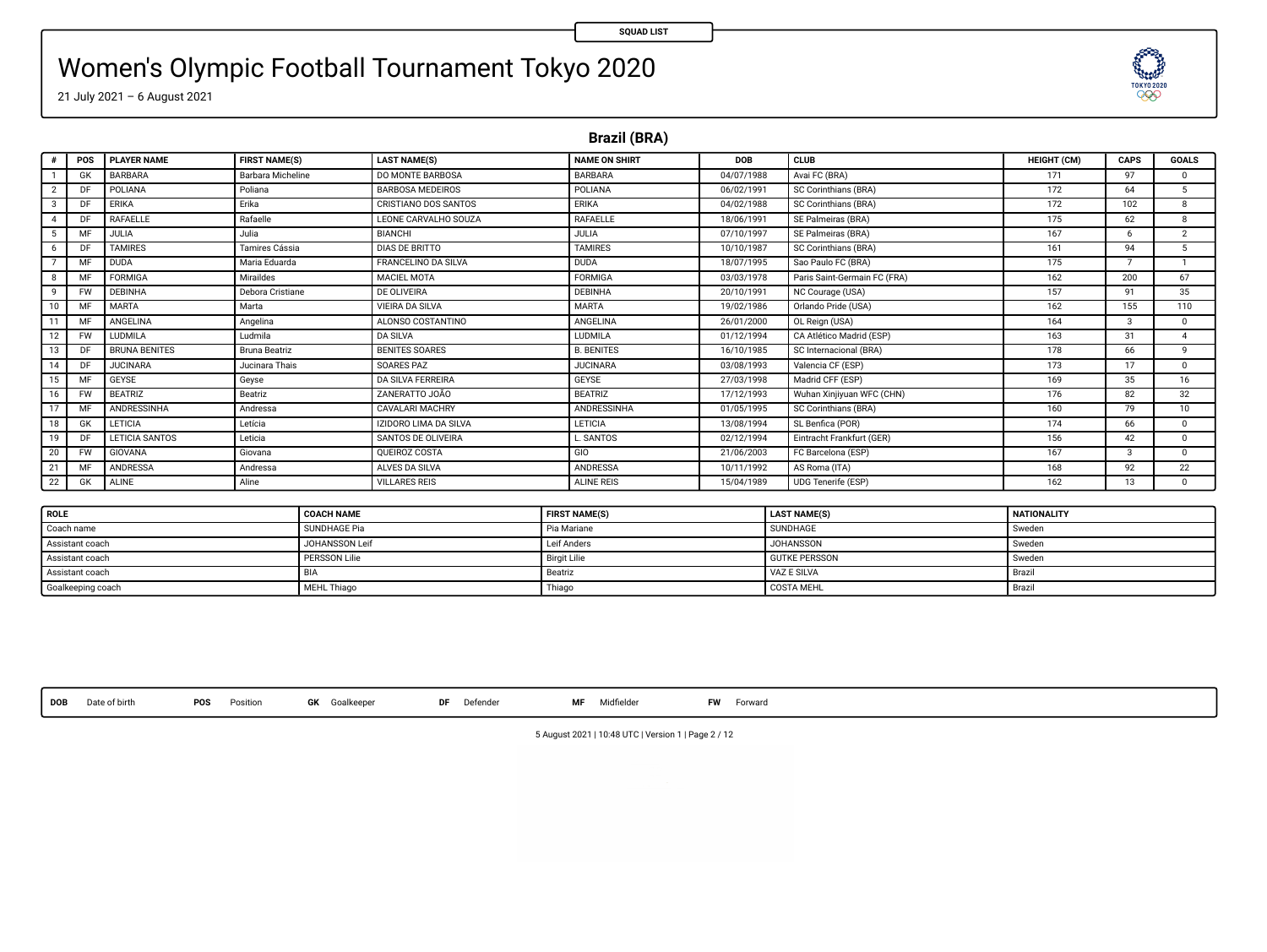# Women's Olympic Football Tournament Tokyo 2020

21 July 2021 – 6 August 2021

**Canada (CAN)**

| GK<br>DF<br>DF<br>3<br>DF<br>4<br>OUINN<br>5<br>M<br>ROSE Deanne<br><b>FW</b><br>6 | LABBE Stephanie<br>CHAPMAN Allysha<br><b>BUCHANAN Kadeisha</b><br>ZADORSKY Shelina | Stephanie Lynn Marie<br>Allysha Lyn<br>Kadeisha<br>Shelina | LABBE<br>CHAPMAN<br><b>BUCHANAN</b><br>ZADORSKY | LABBE<br>CHAPMAN<br>BUCHANAN | 10/10/1986<br>25/01/1989 | FC Rosengard (SWE)<br>Houston Dash (USA) | 178<br>160 | 76  | $\Omega$        |
|------------------------------------------------------------------------------------|------------------------------------------------------------------------------------|------------------------------------------------------------|-------------------------------------------------|------------------------------|--------------------------|------------------------------------------|------------|-----|-----------------|
|                                                                                    |                                                                                    |                                                            |                                                 |                              |                          |                                          |            |     |                 |
|                                                                                    |                                                                                    |                                                            |                                                 |                              |                          |                                          |            | 82  |                 |
|                                                                                    |                                                                                    |                                                            |                                                 |                              | 05/11/1995               | Olympique Lyon (FRA)                     | 170        | 107 |                 |
|                                                                                    |                                                                                    |                                                            |                                                 | ZADORSKY                     | 24/10/1992               | Tottenham Hotspur FCW (ENG)              | 172        | 74  | $\overline{2}$  |
|                                                                                    |                                                                                    |                                                            | <b>OUINN</b>                                    | QUINN                        | 11/08/1995               | OL Reign (USA)                           | 175        | 67  | 5.              |
|                                                                                    |                                                                                    | Deanne Cynthia                                             | ROSE                                            | ROSE                         | 03/03/1999               | Florida Gators (USA)                     | 163        | 59  | 10              |
| GROSSO Julia<br>MF                                                                 |                                                                                    | Julia Angela                                               | <b>GROSSO</b>                                   | <b>GROSSO</b>                | 29/08/2000               | Univ. Texas (USA)                        | 170        | 27  | $\Omega$        |
| <b>RIVIERE Javde</b><br>DF<br>8                                                    |                                                                                    | Javde Yuk Fun                                              | RIVIERE                                         | RIVIERE                      | 22/01/2001               | Univ. Michigan (USA)                     | 163        | 23  |                 |
| <b>LEON Adriana</b><br>9<br><b>FW</b>                                              |                                                                                    | Adriana Kristina                                           | LEON                                            | LEON                         | 02/10/1992               | West Ham United WFC (ENG)                | 160        | 74  | 19              |
| DF<br>10                                                                           | <b>LAWRENCE Ashley</b>                                                             | Ashley Elizabeth Marie                                     | <b>LAWRENCE</b>                                 | LAWRENCE                     | 11/06/1995               | Paris Saint-Germain FC (FRA)             | 164        | 99  |                 |
| <b>SCOTT Desiree</b><br>MF                                                         |                                                                                    | Desiree Rose Marie                                         | SCOTT                                           | SCOTT                        | 31/07/1987               | Kansas City (USA)                        | 156        | 165 | $^{\circ}$      |
| 12<br><b>FW</b>                                                                    | SINCLAIR Christine                                                                 | <b>Christine Margaret</b>                                  | SINCLAIR                                        | SINCLAIR                     | 12/06/1983               | Portland Thorns FC (USA)                 | 176        | 303 | 187             |
| <b>VIENS Evelyne</b><br>13<br><b>FW</b>                                            |                                                                                    | Evelyne                                                    | <b>VIENS</b>                                    | <b>VIENS</b>                 | 06/02/1997               | NJ/NY Gotham FC (USA)                    | 173        |     | $\overline{2}$  |
| <b>GILLES Vanessa</b><br>14<br>DF                                                  |                                                                                    | Vanessa Brigitte                                           | GILLES                                          | <b>GILLES</b>                | 11/03/1996               | FC Girondins Bordeaux (FRA)              | 170        | 10  | $\Omega$        |
| <b>PRINCE Nichelle</b><br>15<br><b>FW</b>                                          |                                                                                    | Nichelle                                                   | PRINCE                                          | PRINCE                       | 19/02/1995               | Houston Dash (USA)                       | 163        | 70  | 12              |
| <b>BECKIE Janine</b><br>16<br><b>FW</b>                                            |                                                                                    | Janine                                                     | <b>BECKIE</b>                                   | <b>BECKIE</b>                | 20/08/1994               | Manchester City WFC (ENG)                | 173        | 79  | 33 <sup>2</sup> |
| <b>FLEMING Jessie</b><br>17<br>MF                                                  |                                                                                    | Jessie Alexandra                                           | <b>FLEMING</b>                                  | <b>FLEMING</b>               | 11/03/1998               | Chelsea FCW (ENG)                        | 164        | 88  | 12              |
| 18<br>GK                                                                           | SHERIDAN Kailen                                                                    | Kailen Mary lacovoni                                       | SHERIDAN                                        | SHERIDAN                     | 16/07/1995               | NJ/NY Gotham FC (USA)                    | 176        | 12  | $\Omega$        |
| 19<br><b>FW</b>                                                                    | <b>HUITEMA Jordyn</b>                                                              | Jordyn Pamela                                              | HUITEMA                                         | HUITEMA                      | 08/05/2001               | Paris Saint-Germain FC (FRA)             | 181        | 39  | 13              |
| 20<br>MF                                                                           | <b>SCHMIDT Sophie</b>                                                              | Sophie Diana                                               | <b>SCHMIDT</b>                                  | SCHMIDT                      | 28/06/1988               | Houston Dash (USA)                       | 172        | 205 | 19              |
| <b>CARLE Gabrielle</b><br>21<br>DF                                                 |                                                                                    | Gabrielle                                                  | CARLE                                           | CARLE                        | 12/10/1998               | Florida State Univ. (USA)                | 168        | 25  |                 |
| 22<br>McLEOD Erin<br>GK                                                            |                                                                                    | Erin Katrina                                               | MCLEOD                                          | MCLEOD                       | 26/02/1983               | Växjö DFF (SWE)                          | 174        | 118 | $\Omega$        |

| ROLE              | <b>COACH NAME</b>    | <b>FIRST NAME(S)</b> | <b>LAST NAME(S)</b> | <b>NATIONALITY</b>   |
|-------------------|----------------------|----------------------|---------------------|----------------------|
| Coach name        | <b>PRIESTMAN Bev</b> | Beverl               | PRIESTMAN           | <b>Great Britair</b> |
| Assistant coach   | DEWSNIP Neil         | Neil David           | <b>DEWSNIE</b>      | <b>Great Britair</b> |
| Goalkeeping coach | <b>NORRIS Mike</b>   | Michael              | NORRIS              | <b>Great Britair</b> |

**DOB** Date of birth **POS** Position **GK** Goalkeeper **DF** Defender **MF** Midelder **FW** Forward

5 August 2021 | 10:48 UTC | Version 1 | Page 3 / 12

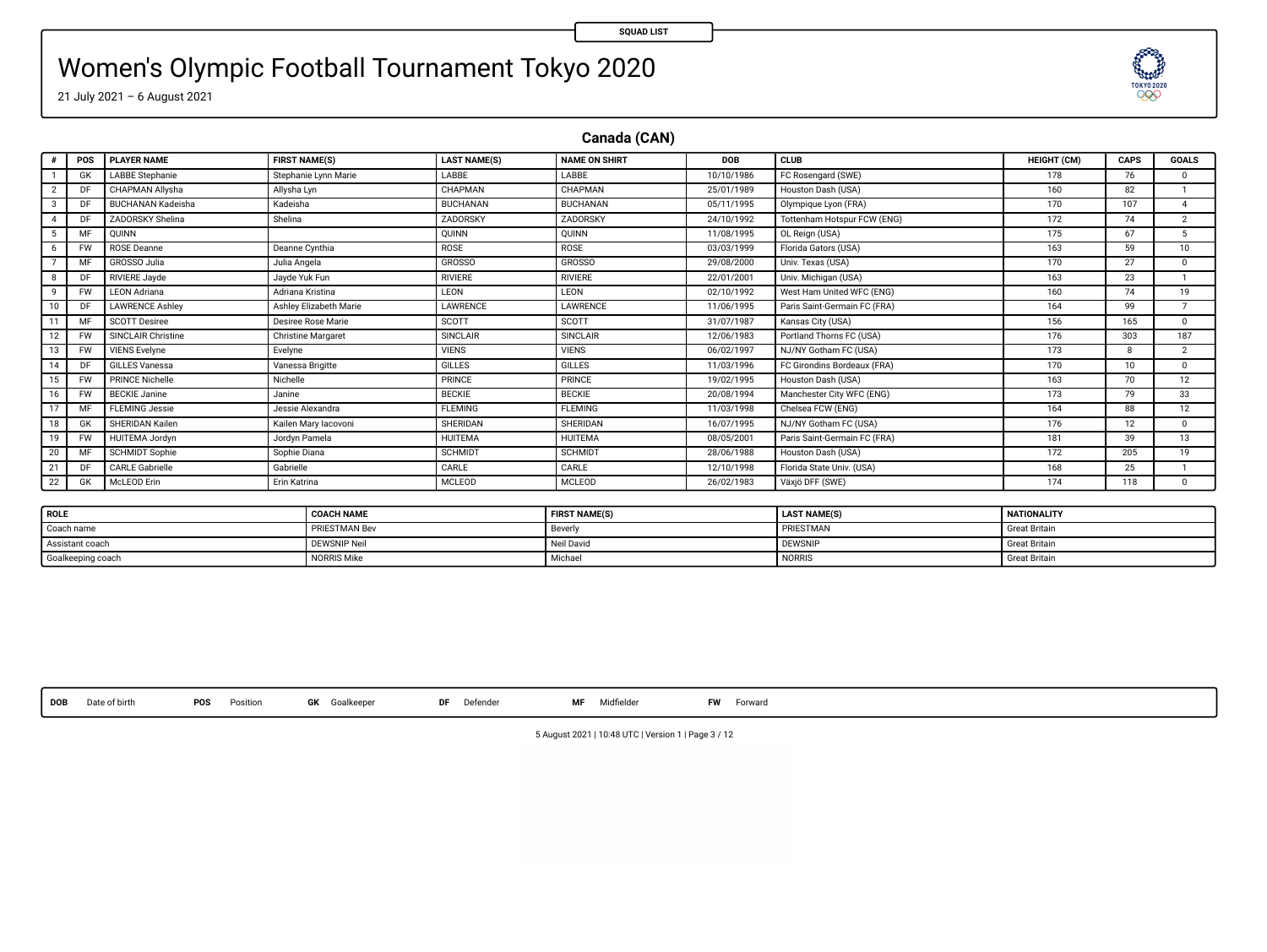### Women's Olympic Football Tournament Tokyo 2020



**Chile (CHI)**

**SQUAD LIST**

**TESTORY** 

|    | POS       | <b>PLAYER NAME</b>        | <b>FIRST NAME(S)</b>           | <b>LAST NAME(S)</b>     | NAME ON SHIRT    | <b>DOB</b> | CLUB                          | <b>HEIGHT (CM)</b> | CAPS           | <b>GOALS</b>   |
|----|-----------|---------------------------|--------------------------------|-------------------------|------------------|------------|-------------------------------|--------------------|----------------|----------------|
|    | GK        | <b>ENDLER Christiane</b>  | Claudia Christiane             | <b>ENDLER MUTINELLI</b> | <b>ENDLER</b>    | 23/07/1991 | Olympique Lyon (FRA)          | 182                | 82             | $\Omega$       |
|    | MR        | <b>JIMENEZ Yastin</b>     | Yastin Fabiola                 | JIMÉNEZ DONOSO          | <b>JIMENEZ</b>   | 17/10/2000 | CSD Colo-Colo (CHI)           | 162                | $\overline{2}$ | $^{\circ}$     |
|    | DF        | GUERRERO Carla            | Carla Valentina                | <b>GUERRERO PUELLE</b>  | <b>GUERRERO</b>  | 23/12/1987 | Universidad De Chile (CHI)    | 167                | 73             | 5.             |
|    | MF        | <b>LARA Francisca</b>     | Francisca Aleiandra            | <b>LARA LARA</b>        | LARA             | 29/07/1990 | N/A (Free Agent)              | 164                | 73             | 20             |
|    | DF        | RAMIREZ Fernanda          | Fernanda Andrea                | RAMÍREZ MELLADO         | <b>RAMIREZ</b>   | 30/08/1992 | Universidad De Chile (CHI)    | 172                |                | $^{\circ}$     |
|    | ME        | OPAZO Navadet             | Navadet Zulema                 | LOPEZ OPAZO             | OPAZO            | 05/08/1994 | N/A (Free Agent)              | 164                |                | $\Omega$       |
|    | <b>FW</b> | <b>ACUNA Yenny</b>        | Yenny Andrea                   | <b>ACUÑA BERRIOS</b>    | <b>ACUÑA</b>     | 18/05/1997 | CD Santiago Morning (CHI)     | 161                | 5              | $^{\circ}$     |
|    | MF        | ARAYA Karen               | Karen Andrea                   | ARAYA PONCE             | ARAYA            | 16/10/1990 | CD Santiago Morning (CHI)     | 164                | 69             | 8              |
|    | <b>FW</b> | URRUTIA Maria Jose        | María José                     | <b>URRUTIA SÁNCHEZ</b>  | <b>URRUTIA</b>   | 17/12/1993 | CSD Colo-Colo (CHI)           | 169                | 24             | $\overline{2}$ |
|    | <b>FW</b> | AEDO Yanara               | Yanara Katherine Nicole        | AEDO MUÑOZ              | AED <sub>0</sub> | 05/08/1993 | Rayo Vallecano (ESP)          | 155                | 72             | 10             |
|    | MR        | LOPEZ Vessenia            | Yessenia Andrea                | LOPEZ LOPEZ             | LÓPEZ            | 20/10/1990 | Universidad De Chile (CHI)    | 161                | 42             | 5              |
| 12 | GK        | <b>CAMPOS Natalia</b>     | Natalia Carolina               | <b>CAMPOS FERNÁNDEZ</b> | CAMPOS           | 12/01/1992 | Universidad De Chile (CHI)    | 171                | $\mathbf{Q}$   | $\Omega$       |
| 13 | DF        | PINILLA Fernanda          | Fernanda Paz                   | PINILLA ROA             | PINILLA          | 06/11/1993 | Universidad De Chile (CHI)    | 167                | 20             | $\Omega$       |
|    | MF        | PARDO Daniela             | Daniela Andrea                 | PARDO MORENO            | PARDO            | 09/05/1988 | CD Santiago Morning (CHI)     | 163                | 37             | 3              |
| 15 | <b>FW</b> | ZAMORA Daniela            | Daniela Paz                    | ZAMORA MANCILLA         | ZAMORA           | 13/11/1990 | Diurgårdens IF DFF (SWE)      | 167                | 53             | 5.             |
|    | <b>FW</b> | <b>BALMACEDA Rosario</b>  | <b>Rosario Francisca Maria</b> | <b>BALMACEDA HOLLEY</b> | BALMACEDA        | 26/03/1999 | CD Santiago Morning (CHI)     | 163                | 19             | 0.             |
|    | DE        | TORO Javiera              | Javiera Paz                    | <b>TORO IBARRA</b>      | <b>TORO</b>      | 22/04/1998 | Sevilla FC (ESP)              | 161                | 18             | $^{\circ}$     |
| 18 | DF        | SAEZ Camila               | Camila Aleiandra               | SÁEZ OYANEDER           | SAEZ             | 17/10/1994 | Rayo Vallecano (ESP)          | 167                | 64             | 8              |
| 19 | <b>FW</b> | GREZ Javiera              | Javiera Matilde                | <b>GREZ VALENZUELA</b>  | GREZ             | 11/07/2000 | CSD Colo-Colo (CHI)           | 148                | 16             | $\overline{2}$ |
| 20 | MF        | <b>MARDONES Francisca</b> | María Francisca                | MARDONES SAFZ           | <b>MARDONES</b>  | 24/03/1989 | CD Santiago Morning (CHI)     | 152                | 40             |                |
| 21 | DF        | <b>DIAZ Valentina</b>     | Valentina Fernanda             | <b>DÍA7 TAPIA</b>       | DIAZ             | 30/03/2001 | CSD Colo-Colo (CHI)           | 157                |                | $^{\circ}$     |
| 22 | GK        | <b>CANALES Antonia</b>    | Antonia Ignacia                | CANALES PACHECO         | CANALES          | 16/10/2002 | CD Universidad Catolica (CHI) | 174                | n              | $\mathbf{0}$   |

| ROLE              | <b>COACH NAME</b>    | <b>FIRST NAME(S)</b> | <b>LAST NAME(S)</b> | <b>NATIONALITY</b> |
|-------------------|----------------------|----------------------|---------------------|--------------------|
| Head coach        | <b>LETELIER Jose</b> | José Antonio         | LETELIER HENRIOUEZ  | i unix             |
| Assistant coach   | <b>AGUAYO Andres</b> | Andrés Esteban       | AGUAYO CORTÍNEZ     | $\sim$             |
| Goalkeeping coach | <b>ROMERO Andres</b> | Andrés Alberto       | ROMERO OÑATE        | <b>Unit</b>        |

**DOB** Date of birth **POS** Position **GK** Goalkeeper **DF** Defender **MF** Midelder **FW** Forward

5 August 2021 | 10:48 UTC | Version 1 | Page 4 / 12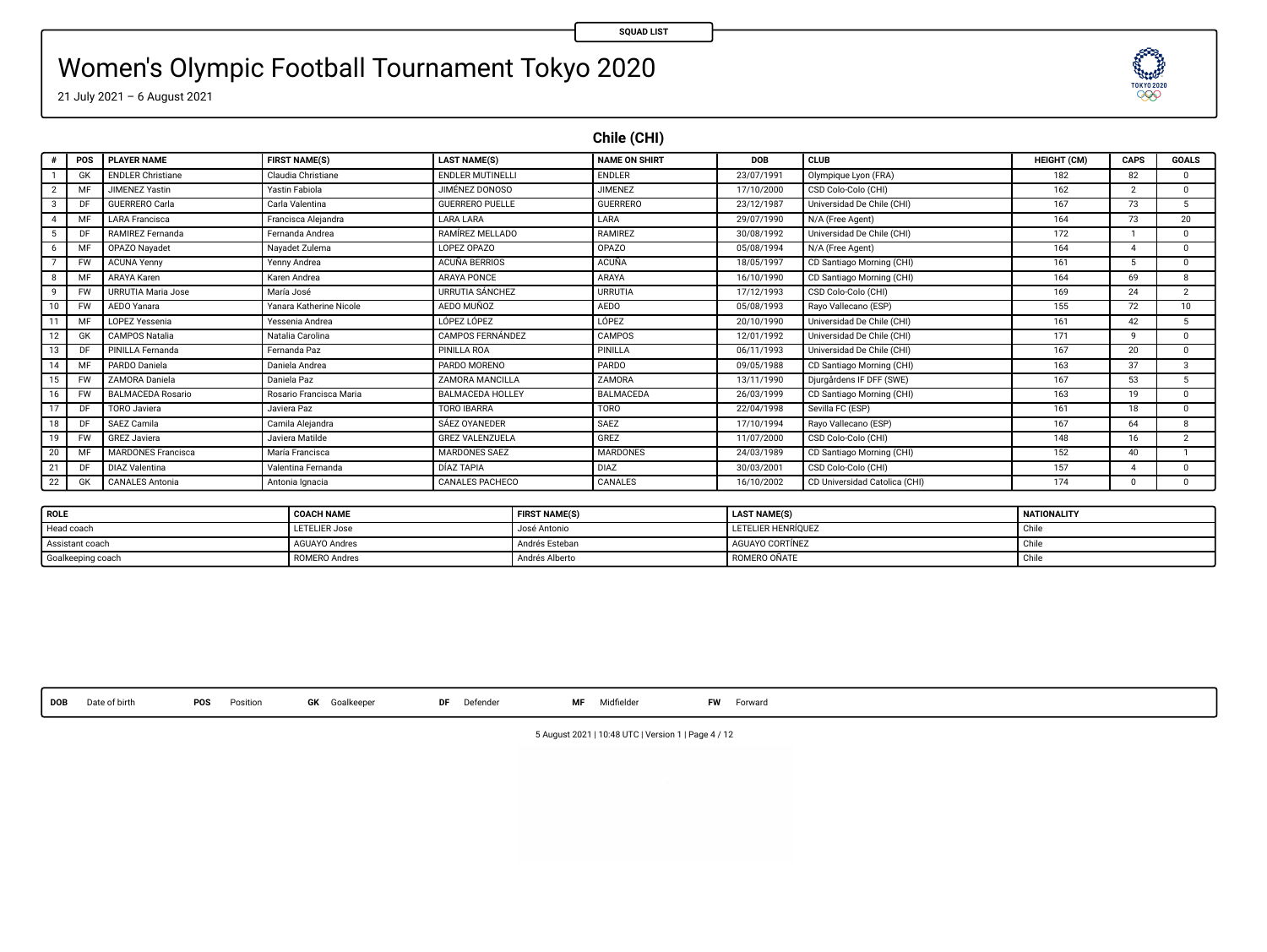TOKYO 2020  $\infty$ 

# Women's Olympic Football Tournament Tokyo 2020

21 July 2021 – 6 August 2021

**China PR (CHN)**

| $\theta$ | POS       | <b>PLAYER NAME</b>  | <b>FIRST NAME(S)</b> | <b>LAST NAME(S)</b> | <b>NAME ON SHIRT</b> | DOB        | CLUB                          | <b>HEIGHT (CM)</b> | CAPS           | <b>GOALS</b>   |
|----------|-----------|---------------------|----------------------|---------------------|----------------------|------------|-------------------------------|--------------------|----------------|----------------|
|          | GK        | ZHU Yu              | Yu                   | ZHU                 | ZHU Y                | 23/07/1997 | Wuhan Jiangda Univ. WFC (CHN) | 184                |                | $^{\circ}$     |
|          |           | LI Menowen          | Mengwen              |                     | <b>LIMW</b>          | 28/03/1995 | Jiangsu Suning FC (CHN)       | 166                | 10             | $^{\circ}$     |
| 3        | DF        | LIN Yuping          | Yuping               | LIN                 | <b>LINYP</b>         | 28/02/1992 | Meizhou Huiiun WFC (CHN)      | 180                | 18             | $^{\circ}$     |
| Δ        |           | LI Qingtong         | Qingtong             |                     | <b>LIQT</b>          | 14/04/1999 | Meizhou Huijun WFC (CHN)      | 170                | $\mathfrak{p}$ | $^{\circ}$     |
| 5        |           | <b>WU Haivan</b>    | Haiyan               | WU                  | WUHY                 | 26/02/1993 | Wuhan Jiangda Univ. WFC (CHN) | 166                | 120            | $\overline{2}$ |
| 6        |           | ZHANG Xin           | Xin                  | ZHANG               | ZHANG X              | 23/05/1992 | SRCB FC (CHN)                 | 171                | 12             | $\overline{2}$ |
|          |           | <b>WANG Shuang</b>  | Shuang               | <b>WANG</b>         | <b>WANG SH</b>       | 23/01/1995 | Wuhan Jiangda Univ. WFC (CHN) | 165                | 109            | 33             |
| R        |           | WANG Yan            | Yan                  | <b>WANG</b>         | <b>WANGY</b>         | 22/08/1991 | Beijing BG Phoenix WFC (CHN)  | 173                | 32             | $^{\circ}$     |
| ۹        |           | MIAO Siwen          | Siwen                | MIAO                | MIAO SW              | 24/01/1995 | SRCB FC (CHN)                 | 170                | я              | $^{\circ}$     |
| 10       | MF        | <b>WANG Yanwen</b>  | Yanwen               | <b>WANG</b>         | WANG Y W             | 27/03/1999 | Beiling BG Phoenix WFC (CHN)  | 167                |                |                |
|          | <b>FW</b> | WANG Shanshan       | Shanshan             | <b>WANG</b>         | WANG SH SH           | 27/01/1990 | Tianjin Huisen WFC (CHN)      | 169                | 139            | 53             |
| 12       | GK        | <b>PENG Shimeng</b> | Shimena              | PENG                | PENG SH M            | 12/05/1998 | Jiangsu LFC (CHN)             | 182                | 33             | $^{\circ}$     |
| 13       |           | YANG Lina           | Lina                 | YANG                | YANG LN              | 13/04/1994 | Shanghai Shengli WFC (CHN)    | 173                | 22             | $\overline{2}$ |
| 14       | MR        | LIU Jina            | Jing                 | LIU                 | LIU J                | 28/04/1998 | Changchun DZZY WFC (CHN)      | 163                | $\mathcal{D}$  | $^{\circ}$     |
| 15       | <b>FW</b> | YANG Man            | Man                  | YANG                | YANG M               | 02/11/1995 | Shandong Huangming WFC (CHN)  | 186                | 17             | 3              |
| 16       | DF        | <b>WANG Xiaoxue</b> | Xiaoxue              | <b>WANG</b>         | WANG X X             | 20/10/1994 | Jiangsu Suning FC (CHN)       | 173                | 5.             | $\overline{0}$ |
| 17       | DF        | <b>LUO Guiping</b>  | Guiping              | LUO                 | LUO G P              | 20/04/1993 | Meizhou Huijun WFC (CHN)      | 168                | 11             | $^{\circ}$     |
| 18       | <b>FW</b> | WURIGUMULA          | Wurigumula           | WURIGUMULA          | WURIGUMULA           | 26/08/1996 | Changchun DZZY WFC (CHN)      | 167                |                | $^{\circ}$     |
| 19       | MF        | <b>WANG Ying</b>    | Ying                 | <b>WANG</b>         | <b>WANGY</b>         | 18/11/1997 | Wuhan Jiangda Univ. WFC (CHN) | 170                |                | $^{\circ}$     |
| 20       | <b>FW</b> | XIAO Yuvi           | Yuyi                 | XIAO                | XIAO Y Y             | 10/01/1996 | SRCB FC (CHN)                 | 165                | 32             |                |
| 21       |           | CHEN Qiaozhu        | Oiaozhu              | CHEN                | CHEN Q ZH            | 08/09/1999 | Meizhou Huijun WFC (CHN)      | 167                | $\Omega$       | $^{\circ}$     |
| 22       | GK        | <b>DING Xuan</b>    | Xuan                 | <b>DING</b>         | <b>DING X</b>        | 11/02/1989 | SRCB FC (CHN)                 | 178                | $\Omega$       | $^{\circ}$     |

| <b>ROLE</b>       | <b>COACH NAME</b>    | <b>FIRST NAME(S)</b> | <b>LAST NAME(S)</b> | <b>NATIONALITY</b> |
|-------------------|----------------------|----------------------|---------------------|--------------------|
| Head coach        | JIA Xiuguar          | Xiuguar              | وال                 | China PR           |
| Assistant coach   | <b>ZHANG Ke</b>      |                      | ZHANG               | China PR           |
| Assistant coach   | JIA Wenpeng          | Wenpeng              | حاليا               | China PR           |
| Goalkeeping coach | <b>STEFANSEN Kai</b> |                      | <b>STEFANSEN</b>    | Denmark            |

**DOB** Date of birth **POS** Position **GK** Goalkeeper **DF** Defender **MF** Midelder **FW** Forward

5 August 2021 | 10:48 UTC | Version 1 | Page 5 / 12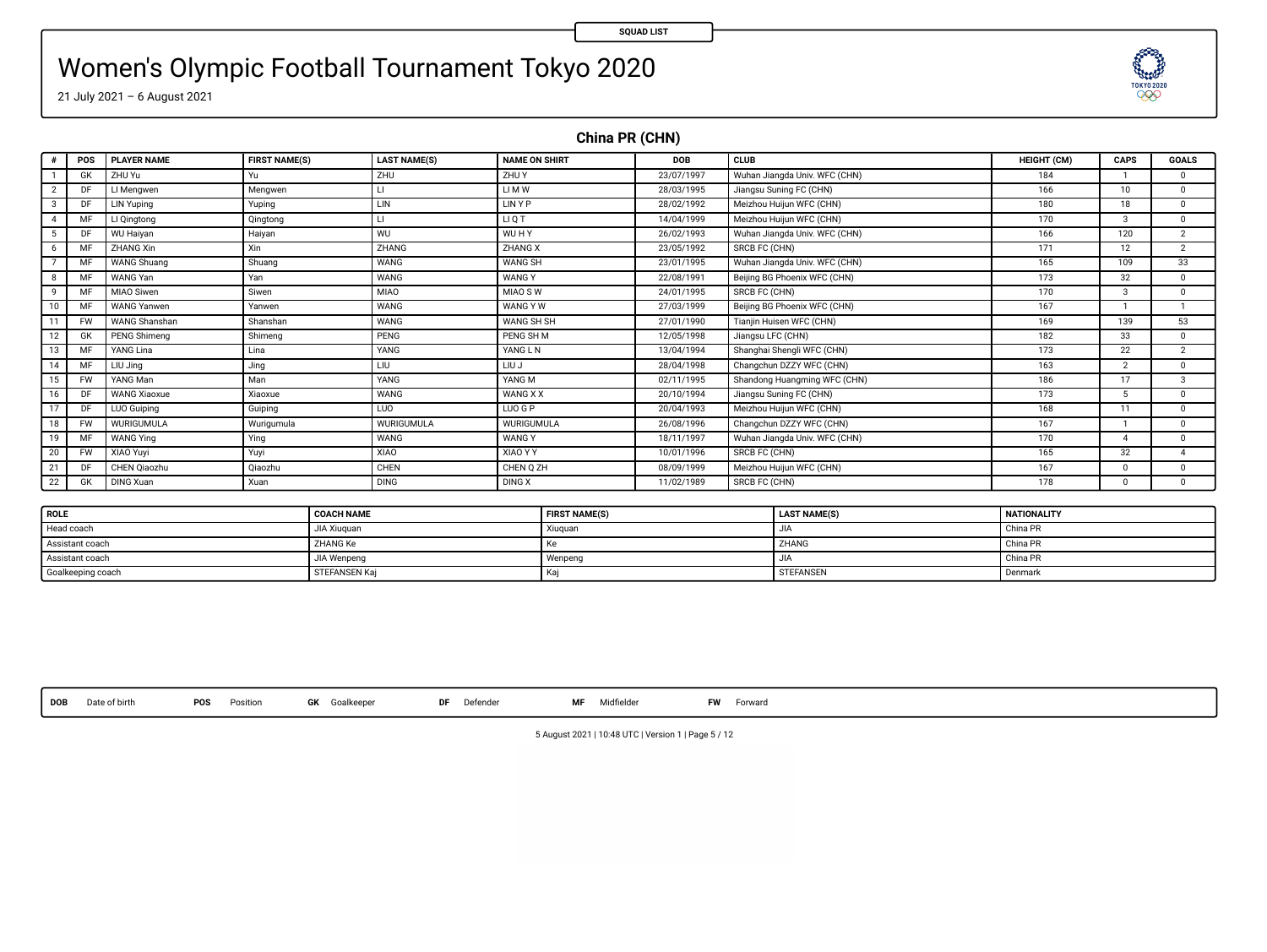# Women's Olympic Football Tournament Tokyo 2020

21 July 2021 – 6 August 2021

**Great Britain (GBR)**

| $\theta$ | POS       | <b>PLAYER NAME</b>      | <b>FIRST NAME(S)</b>     | <b>LAST NAME(S)</b> | <b>NAME ON SHIRT</b> | DOB        | <b>CLUB</b>                 | <b>HEIGHT (CM)</b> | CAPS           | <b>GOALS</b>    |
|----------|-----------|-------------------------|--------------------------|---------------------|----------------------|------------|-----------------------------|--------------------|----------------|-----------------|
|          | GK        | <b>ROEBUCK Ellie</b>    | Flie.                    | <b>ROEBUCK</b>      | <b>ROEBUCK</b>       | 23/09/1999 | Manchester City WFC (ENG)   | 174                | 6.             | $\Omega$        |
|          | DF        | <b>BRONZE Lucy</b>      | Lucia Roberta Tough      | <b>BRONZE</b>       | <b>BRONZE</b>        | 28/10/1991 | Manchester City WFC (ENG)   | 171                | 82             | ۰               |
| 3        | D)        | STOKES Demi             | Demi Lee Courtney        | <b>STOKES</b>       | <b>STOKES</b>        | 12/12/1991 | Manchester City WFC (ENG)   | 159                | 58             |                 |
| $\Delta$ | MF        | <b>WALSH Keira</b>      | Keira Fae                | WALSH               | WALSH                | 08/04/1997 | Manchester City WFC (ENG)   | 167                | 29             | $\Omega$        |
| 5        | DF        | <b>HOUGHTON Steph</b>   | Stephanie Jayne          | DARBY               | <b>HOUGHTON</b>      | 23/04/1988 | Manchester City WFC (ENG)   | 174                | 120            | 13              |
| 6        | MF        | <b>INGLE Sophie</b>     | Sophie Louise            | <b>INGLE</b>        | INGLE                | 02/09/1991 | Chelsea FCW (ENG)           | 167                | 105            | $\Omega$        |
|          |           | <b>PARRIS Nikita</b>    | Nikita Josephine         | <b>PARRIS</b>       | <b>PARRIS</b>        | 10/03/1994 | Arsenal WFC (ENG)           | 162                | 50             | 14              |
| 8        | MF        | LITTLE Kim              | Kim Alison               | LITTLE              | LITTLE               | 29/06/1990 | Arsenal WFC (ENG)           | 163                | 140            | 59              |
| 9        | <b>FW</b> | WHITE Ellen             | Ellen Toni               | CONVERY             | WHITE                | 09/05/1989 | Manchester City WFC (ENG)   | 170                | 93             | 39              |
| 10       | <b>FW</b> | <b>KIRBY Fran</b>       | Francesca                | KIRBY               | KIRBY                | 29/06/1993 | Chelsea FCW (ENG)           | 158                | 36             | $\overline{11}$ |
| 11       | м         | <b>WEIR Caroline</b>    | Caroline Elspeth Lillias | WEIR                | WEIR                 | 20/06/1995 | Manchester City WFC (ENG)   | 172                | 70             | 10              |
| 12       | DF        | <b>DALY Rachel</b>      | Rachel Ann               | DALY                | DALY                 | 06/12/1991 | Houston Dash (USA)          | 167                | 36             |                 |
| 13       | GK        | <b>TELFORD Carly</b>    | Carly Mitchell           | <b>TELFORD</b>      | <b>TELFORD</b>       | 07/07/1987 | Chelsea FCW (ENG)           | 174                | 26             | $\Omega$        |
| 14       | DF        | <b>BRIGHT Millie</b>    | Millie                   | BRIGHT              | <b>BRIGHT</b>        | 21/08/1993 | Chelsea FCW (ENG)           | 178                | 37             | $\Omega$        |
| 15       | <b>FW</b> | <b>HEMP Lauren</b>      | Lauren May               | HEMP                | <b>HEMP</b>          | 07/08/2000 | Manchester City WFC (ENG)   | 164                | -6             | $\Omega$        |
| 16       | DF        | WILLIAMSON Leah         | Leah Cathrine            | WILLIAMSON          | WILLIAMSON           | 29/03/1997 | Arsenal WFC (ENG)           | 170                | 18             |                 |
| 17       | MF        | STANWAY Georgia         | Georgia Marie            | STANWAY             | STANWAY              | 03/01/1999 | Manchester City WFC (ENG)   | 162                | 20             | $\overline{2}$  |
| 18       | MF        | SCOTT Jill              | <b>Jill Louise</b>       | SCOTT               | SCOTT                | 02/02/1987 | Everton LFC (ENG)           | 181                | 150            | 24              |
| 19       | <b>FW</b> | <b>CHARLES Niamh</b>    | Niamh Louise             | CHARLES             | CHARLES              | 21/06/1999 | Chelsea FCW (ENG)           | 172                |                | $\Omega$        |
| 20       | <b>FW</b> | <b>TOONE Ella</b>       | Ella Ann                 | <b>TOONE</b>        | <b>TOONE</b>         | 02/09/1999 | Manchester United WFC (ENG) | 163                | $\overline{2}$ |                 |
| 21       | DF        | <b>WUBBEN-MOY Lotte</b> | Carlotte Mae             | WUBBEN-MOY          | WUBBEN-MOY           | 11/01/1999 | Arsenal WFC (ENG)           | 178                |                | $\Omega$        |
| 22       | GK        | MacIVER Sandy           | Alexandra Elena          | <b>MACIVER</b>      | <b>MACIVER</b>       | 18/06/1998 | Everton LFC (ENG)           | 176                |                | $^{\circ}$      |

| <b>ROLE</b>       | <b>COACH NAME</b>      | <b>FIRST NAME(S)</b> | <b>LAST NAME(S)</b> | <b>NATIONALITY</b>   |
|-------------------|------------------------|----------------------|---------------------|----------------------|
| Coach name        | <b>RIISE Hege</b>      | Hege                 | RISE                | Norway               |
| Assistant coach   | <b>WILKINSON Rhian</b> | <b>Rhian Emilie</b>  | <b>WILKINSON</b>    | Canada               |
| Assistant coach   | <b>TWOSE Geraint</b>   | Geraint Christian    | <b>TWOSE</b>        | <b>Great Britain</b> |
| Goalkeeping coach | <b>ALCOCK Daniel</b>   | Daniel James         | ALCOCK              | <b>Great Britain</b> |

**DOB** Date of birth **POS** Position **GK** Goalkeeper **DF** Defender **MF** Midelder **FW** Forward

5 August 2021 | 10:48 UTC | Version 1 | Page 6 / 12

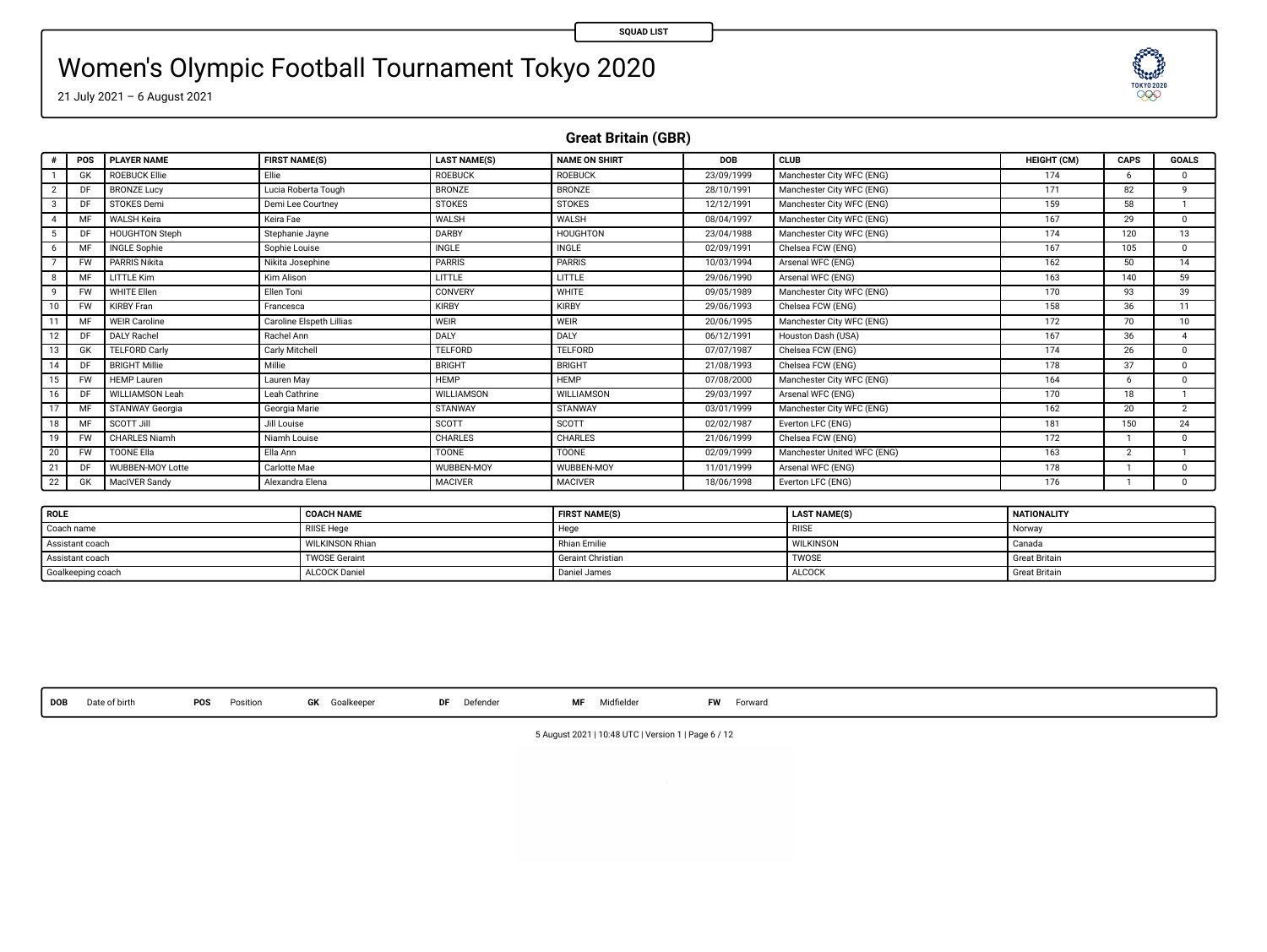## Women's Olympic Football Tournament Tokyo 2020



**Japan (JPN)**

|            | POS       | <b>PLAYER NAME</b>    | <b>FIRST NAME(S)</b> | <b>LAST NAME(S)</b> | <b>NAME ON SHIRT</b> | DOB        | <b>CLUB</b>                  | <b>HEIGHT (CM)</b> | CAPS           | <b>GOALS</b>   |
|------------|-----------|-----------------------|----------------------|---------------------|----------------------|------------|------------------------------|--------------------|----------------|----------------|
|            | GK        | <b>IKEDA Sakiko</b>   | Sakiko               | <b>IKEDA</b>        | <b>IKEDA</b>         | 08/09/1992 | Urawa Reds Ladies (JPN)      | 168                | 19             | n              |
| 2          | DF        | SHIMIZU Risa          | Risa                 | SHIMIZU             | SHIMIZU              | 15/06/1996 | NTV Tokyo Verdy Beleza (JPN) | 160                | 41             |                |
| а          | DF        | <b>TAKARADA Saori</b> | Saori                | TAKARADA            | TAKARADA             | 27/12/1999 | Washington Spirit (USA)      | 169                | ۰              |                |
|            | DF        | <b>KUMAGAI Saki</b>   | Saki                 | <b>KUMAGAI</b>      | <b>KUMAGAI</b>       | 17/10/1990 | FC Bayern München (GER)      | 173                | 118            |                |
|            | DF        | MINAMI Moeka          | Moeka                | MINAMI              | MINAMI               | 07/12/1998 | Urawa Reds Ladies (JPN)      | 172                | 18             |                |
| 6          | M         | SUGITA Hina           | Hina                 | <b>SUGITA</b>       | <b>SUGITA</b>        | 31/01/1997 | INAC Kobe Leonessa (JPN)     | 162                | 27             | $\overline{2}$ |
|            | M         | NAKAJIMA Emi          | Emi                  | <b>NAKAJIMA</b>     | <b>NAKAJIMA</b>      | 27/09/1990 | INAC Kobe Leonessa (JPN)     | 158                | 89             | 14             |
|            | M         | MIURA Narumi          | Narumi               | MIURA               | MIURA                | 03/07/1997 | NTV Tokyo Verdy Beleza (JPN) | 156                | 28             |                |
| $\ddot{q}$ | <b>FW</b> | SUGASAWA Yuika        | Yuika                | SUGASAWA            | SUGASAWA             | 05/10/1990 | Urawa Reds Ladies (JPN)      | 168                | 78             | 24             |
| 10         | <b>FW</b> | <b>IWABUCHI Mana</b>  | Mana                 | <b>IWABUCHI</b>     | <b>IWABUCHI</b>      | 18/03/1993 | Arsenal WFC (ENG)            | 156                | 81             | 37             |
|            | <b>FW</b> | <b>TANAKA Mina</b>    | Mina                 | <b>TANAKA</b>       | TANAKA               | 28/04/1994 | INAC Kobe Leonessa (JPN)     | 164                | 51             | 25             |
| 12         | MF        | ENDO Jun              | Jun                  | <b>ENDO</b>         | <b>ENDO</b>          | 24/05/2000 | NTV Tokyo Verdy Beleza (JPN) | 167                | 21             |                |
|            | M         | SHIOKOSHI Yuzuho      | Yuzuho               | SHIOKOSHI           | SHIOKOSHI            | 01/11/1997 | Urawa Reds Ladies (JPN)      | 166                |                | $\overline{2}$ |
| 14         | M         | HASEGAWA Yui          | Yui                  | <b>HASEGAWA</b>     | <b>HASEGAWA</b>      | 29/01/1997 | AC Milan (ITA)               | 156                | 50             | 11             |
| 15         | <b>FW</b> | MOMIKI Yuka           | Yuka                 | <b>MOMIKI</b>       | MOMIKI               | 09/04/1996 | OL Reign (USA)               | 153                | 40             | 14             |
| 16         | DF        | MIYAGAWA Asato        | Asato                | <b>MIYAGAWA</b>     | MIYAGAWA             | 24/02/1998 | NTV Tokyo Verdy Beleza (JPN) | 160                | 16             | $^{\circ}$     |
|            | DF        | KITAMURA Nanami       | Nanami               | KITAMURA            | <b>KITAMURA</b>      | 25/11/1999 | NTV Tokyo Verdy Beleza (JPN) | 161                |                | 0              |
| 18         | GK        | YAMASHITA Avaka       | Ayaka                | YAMASHITA           | YAMASHITA            | 29/09/1995 | INAC Kobe Leonessa (JPN)     | 170                | 43             | 0              |
| 19         | DF        | MIYAKE Shiori         | Shiori               | MIYAKE              | MIYAKE               | 13/10/1995 | INAC Kobe Leonessa (JPN)     | 165                | 25             | $\Omega$       |
| 20         | MR        | <b>HAYASHI Honoka</b> | Honoka               | HAYASHI             | HAYASHI              | 19/05/1998 | AIK (SWE)                    | 157                |                | n              |
| 21         | MR        | KINOSHITA Momoka      | Momoka               | KINOSHITA           | KINOSHITA            | 02/03/2003 | NTV Tokyo Verdy Beleza (JPN) | 162                |                |                |
| 22         | GK        | HIRAO Chika           | Chika                | <b>HIRAO</b>        | <b>HIRAO</b>         | 31/12/1996 | Albirex Niigata Ladies (JPN) | 173                | $\overline{2}$ | $^{\circ}$     |

| <b>ROLE</b>       | <b>COACH NAME</b>      | <b>FIRST NAME(S)</b> | <b>LAST NAME(S)</b> | <b>NATIONALITY</b> |
|-------------------|------------------------|----------------------|---------------------|--------------------|
| Coach name        | <b>TAKAKURA Asako</b>  | Asako                | <b>TAKEMOTO</b>     | Japar              |
| Assistant coach   | IMAIZUMI Morinao       | Morinao              | <b>IMAIZUMI</b>     | Japa               |
| Assistant coach   | OBE Yumi               | Yumi                 | OBE                 | Japa               |
| Goalkeeping coach | <b>OHASHI Akiyoshi</b> | Akivoshi             | OHASHI              | Japar              |

**DOB** Date of birth **POS** Position **GK** Goalkeeper **DF** Defender **MF** Midelder **FW** Forward

5 August 2021 | 10:48 UTC | Version 1 | Page 7 / 12

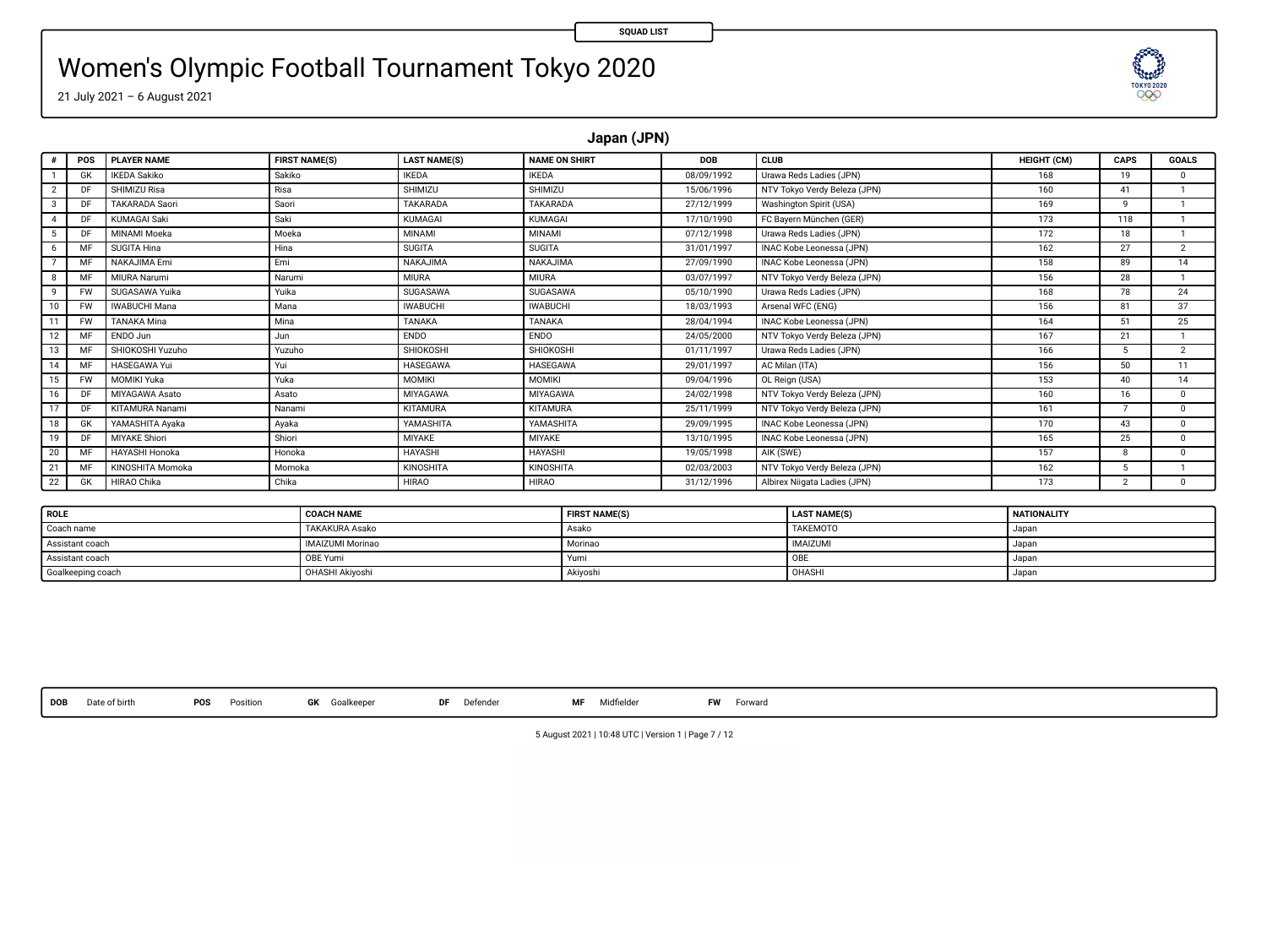# Women's Olympic Football Tournament Tokyo 2020

21 July 2021 – 6 August 2021

**Netherlands (NED)**

| $\theta$ | <b>POS</b> | <b>PLAYER NAME</b>        | <b>FIRST NAME(S)</b>          | <b>LAST NAME(S)</b> | <b>NAME ON SHIRT</b> | <b>DOB</b> | <b>CLUB</b>                 | <b>HEIGHT (CM)</b> | CAPS | <b>GOALS</b>  |
|----------|------------|---------------------------|-------------------------------|---------------------|----------------------|------------|-----------------------------|--------------------|------|---------------|
|          | GK         | VAN VEENENDAAL Sari       | Sari                          | VAN VEENENDAAL      | VAN VEENENDAAL       | 03/04/1990 | PSV Eindhoven (NED)         | 180                | 78   |               |
|          | DF         | <b>WILMS Lynn</b>         | Lynn Anke Hannie              | <b>WILMS</b>        | <b>WILMS</b>         | 03/10/2000 | VfL Wolfsburg (GER)         | 176                | 16   |               |
| 3        | DF         | VAN DER GRAGT Stefanie    | Stefanie                      | VAN DER GRAGT       | VAN DER GRAGT        | 16/08/1992 | AFC Ajax (NED)              | 178                | 78   | 10            |
| $\Delta$ | DF         | <b>NOUWEN Aniek</b>       | Aniek                         | <b>NOUWEN</b>       | NOUWEN               | 09/03/1999 | Chelsea FCW (ENG)           | 174                | 20   |               |
| 5        | DF         | VAN DONGEN Merel          | Merel Didi                    | VAN DONGEN          | VAN DONGEN           | 11/02/1993 | CA Atlético Madrid (ESP)    | 170                | 53   |               |
| 6        | MF         | ROORD Jill                | Jill Jamie                    | ROORD               | ROORD                | 22/04/1997 | VfL Wolfsburg (GER)         | 175                | 68   | 12            |
|          | <b>FW</b>  | VAN DE SANDEN Shanice     | Shanice Janice                | VAN DE SANDEN       | VAN DE SANDEN        | 02/10/1992 | VfL Wolfsburg (GER)         | 168                | 89   | 21            |
| 8        | <b>FW</b>  | SMITS Joelle              | Joëlle                        | <b>SMITS</b>        | <b>SMITS</b>         | 07/02/2000 | VfL Wolfsburg (GER)         | 168                |      | $\Omega$      |
| 9        | <b>FW</b>  | MIFDEMA Vivianne          | Anna Margaretha Marina Astrid | <b>MIEDEMA</b>      | MIEDEMA              | 15/07/1996 | Arsenal WFC (ENG)           | 175                | 100  | 83            |
| 10       | MF         | VAN DE DONK Danielle      | Daniëlle                      | VAN DE DONK         | VAN DE DONK          | 05/08/1991 | Olympique Lyon (FRA)        | 160                | 118  | 28            |
|          | <b>FW</b>  | <b>MARTENS Lieke</b>      | Lieke Elisabeth Petronella    | <b>MARTENS</b>      | <b>MARTENS</b>       | 16/12/1992 | FC Barcelona (ESP)          | 170                | 127  | 53            |
| 12       | DF         | <b>FOI KERTSMA Sisca</b>  | Sippie Catharine              | <b>FOLKERTSMA</b>   | <b>FOLKERTSMA</b>    | 21/05/1997 | FC Girondins Bordeaux (FRA) | 171                | 12   | $\Omega$      |
| 13       | MF         | PELOVA Victoria           | Victoria                      | PELOVA              | PELOVA               | 03/06/1999 | AFC Ajax (NED)              | 163                | 15   | $\mathcal{D}$ |
| 14       | MF         | <b>GROENEN Jackie</b>     | Jackie Noëlle                 | <b>GROENEN</b>      | GROENEN              | 17/12/1994 | Manchester United WFC (ENG) | 165                | 75   |               |
| 15       | DF         | VAN ES Kika               | Kika                          | VAN ES              | VAN ES               | 11/10/1991 | FC Twente (NED)             | 169                | 72   | $\Omega$      |
| 16       | <b>GK</b>  | <b>KOP Lize</b>           | Lize                          | <b>KOP</b>          | KOP                  | 17/03/1998 | AFC Ajax (NED)              | 173                | -6   |               |
| 17       | DF         | <b>JANSSEN Dominique</b>  | Dominique Johanna Anna P.     | <b>JANSSEN</b>      | <b>JANSSEN</b>       | 17/01/1995 | VfL Wolfsburg (GER)         | 175                | 75   | $\mathcal{R}$ |
| 18       | <b>FW</b>  | <b>BEERENSTEYN Lineth</b> | Lineth Enid Fabienne          | <b>REFRENSTEVN</b>  | BEERENSTEYN          | 11/10/1996 | FC Bayern München (GER)     | 162                | 70   | 15            |
| 19       | <b>FW</b>  | <b>JANSEN Renate</b>      | Renate                        | <b>JANSEN</b>       | R. JANSEN            | 07/12/1990 | FC Twente (NED)             | 166                | 50   |               |
| 20       | MF         | <b>KAAGMAN</b> Inesse     | Inessa                        | <b>KAAGMAN</b>      | KAAGMAN              | 17/04/1996 | N/A (Free Agent)            | 170                | 11   | $\Omega$      |
| 21       | DF         | <b>DEKKER Anouk</b>       | Manieke Anouk                 | <b>DEKKER</b>       | <b>DEKKER</b>        | 15/11/1986 | SC Braga (POR)              | 182                | 87   |               |
| 22       | <b>GK</b>  | <b>GEURTS Loes</b>        | Loes                          | <b>GEURTS</b>       | <b>GEURTS</b>        | 12/01/1986 | BK Hacken (SWE)             | 168                | 125  | $^{\circ}$    |

| <b>ROLE</b>       | <b>COACH NAME</b>     | <b>FIRST NAME(S)</b>          | <b>LAST NAME(S)</b> | <b>NATIONALITY</b> |
|-------------------|-----------------------|-------------------------------|---------------------|--------------------|
| Coach name        | <b>WIEGMAN Sarina</b> | Sarina Petronella             | <b>WIEGMAN</b>      | Netherlands        |
| Assistant coach   | <b>VEURINK Arian</b>  |                               | <b>VEURINK</b>      | Netherlands        |
| Assistant coach   | SMIT Arvid            | Arvid Beniamin                | <b>SMI</b>          | Netherlands        |
| Goalkeeping coach | SCHOENMAKERS Erskine  | Erskine Anastatius Alphonsius | <b>SCHOENMAKERS</b> | Netherlands        |

**DOB** Date of birth **POS** Position **GK** Goalkeeper **DF** Defender **MF** Midelder **FW** Forward

5 August 2021 | 10:48 UTC | Version 1 | Page 8 / 12

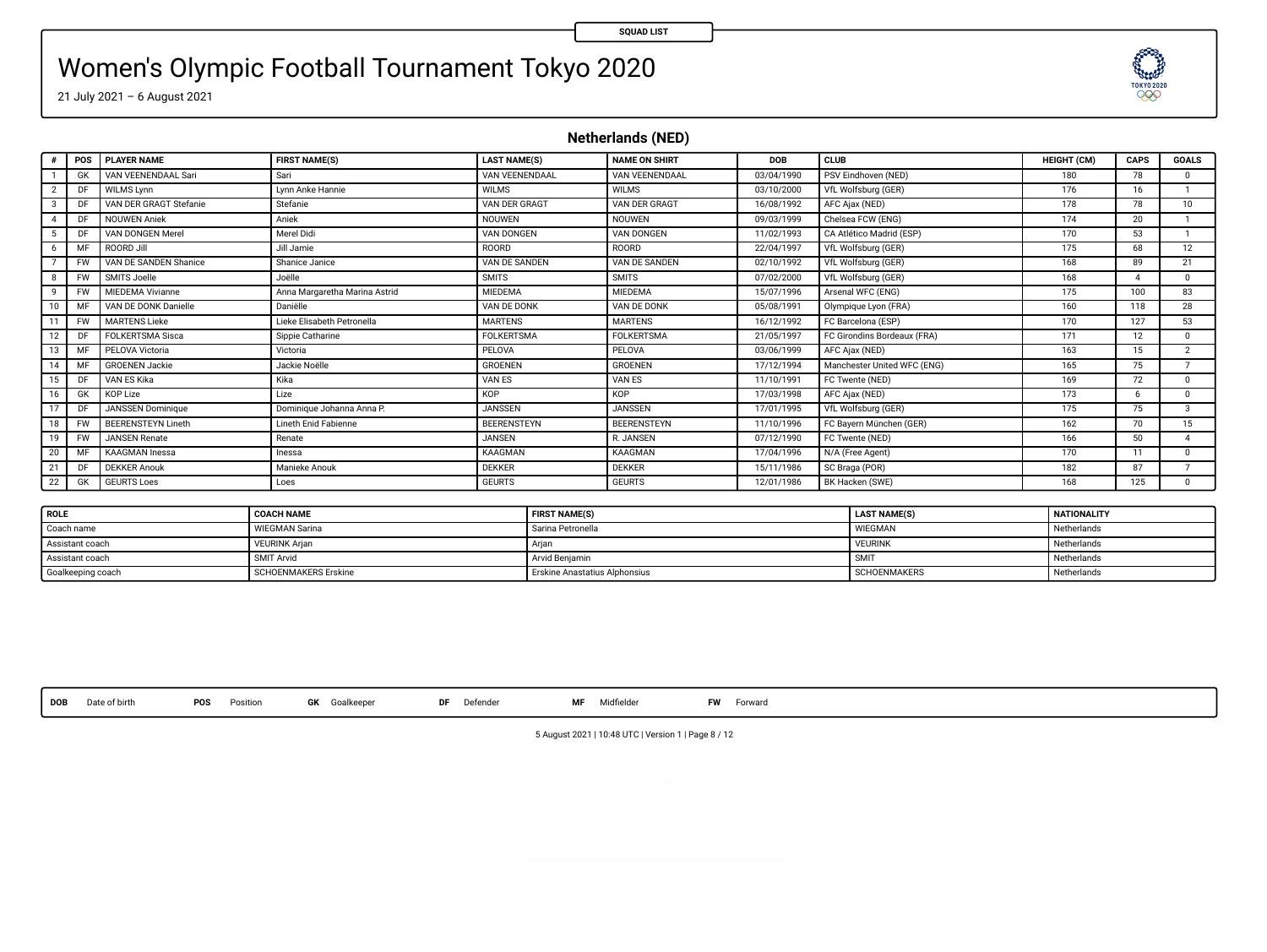# Women's Olympic Football Tournament Tokyo 2020

21 July 2021 – 6 August 2021

**New Zealand (NZL)**

|               | POS             | <b>PLAYER NAME</b>        | <b>FIRST NAME(S)</b>  | <b>LAST NAME(S)</b> | <b>NAME ON SHIRT</b> | <b>DOB</b> | CLUB                        | HEIGHT (CM) | CAPS          | <b>GOALS</b>             |
|---------------|-----------------|---------------------------|-----------------------|---------------------|----------------------|------------|-----------------------------|-------------|---------------|--------------------------|
|               | GK              | <b>NAYLER Erin</b>        | <b>Erin Nicole</b>    | NAYLER              | NAVI FR              | 17/04/1992 | N/A (Free Agent)            | 177         | 73            | $\Omega$                 |
|               | MF              | PERCIVAL Ria              | Ria Dawn              | PERCIVAL            | PERCIVAL             | 07/12/1989 | Tottenham Hotsour FCW (ENG) | 161         | 153           | 14                       |
| $\mathcal{R}$ | DF              | <b>GREEN Anna</b>         | Anna                  | GREEN               | <b>GREEN</b>         | 20/08/1990 | Lower Hutt City AFC (NZL)   | 168         | <b>78</b>     | $\overline{\phantom{a}}$ |
|               | DF              | BOTT C.J.                 | Catherine Joan        | BOTT                | BOTT                 | 22/04/1995 | Vålerenga IF (NOR)          | 165         | 27            |                          |
|               | n               | <b>MOORE Meikavia</b>     | Meikavia Jean-Maree   | MOORE               | MOORE                | 04/06/1996 | Liverpool FCW (ENG)         | 175         | 44            | $\mathcal{R}$            |
| 6             | DI              | <b>BUNGE Claudia</b>      | Claudia Mary          | <b>BUNGE</b>        | <b>BUNGE</b>         | 21/09/1999 | Melbourne Victory FC (AUS)  | 173         | 5             | $\Omega$                 |
|               | DI <sub>1</sub> | <b>RILEY Ali</b>          | Alexandra Lowe        | RILEY               | <b>RILEY</b>         | 30/10/1987 | Orlando Pride (USA)         | 163         | 137           |                          |
| $\mathbf{R}$  | D               | <b>ERCEG Abby</b>         | Abby May              | ERCEG               | ERCEG                | 20/11/1989 | NC Courage (USA)            | 177         | 144           | 6.                       |
| $\mathbf{Q}$  | <b>FW</b>       | <b>RENNIE Gabi</b>        | <b>Gabrielle Rose</b> | <b>RENNIE</b>       | <b>RENNIE</b>        | 07/07/2001 | Indiana Univ. (USA)         | 166         | $\mathcal{R}$ |                          |
|               | MF              | <b>LONGO Annalie</b>      | Annalie Antonia       | <b>LONGO</b>        | <b>LONGO</b>         | 01/07/1991 | Melbourne Victory FC (AUS)  | 158         | 124           | 15                       |
| 11            | <b>FW</b>       | CHANCE Olivia             | Olivia Juliet Bridget | CHANCE              | CHANCE               | 05/10/1993 | Brisbane Roar FC (AUS)      | 162         | 22            |                          |
| 12            | MF              | <b>HASSETT Betsy</b>      | Betsy Doon            | <b>HASSETT</b>      | HASSETT              | 04/08/1990 | UMF Stjarnan (ISL)          | 158         | 122           | 14                       |
|               | <b>FW</b>       | <b>SATCHELL Paige</b>     | Paige Therese'        | SATCHELL            | SATCHELL             | 13/04/1998 | N/A (Free Agent)            | 160         | 21            |                          |
| 14            | MF              | <b>BOWEN Katie</b>        | Kate Elizabeth        | <b>BOWEN</b>        | <b>BOWEN</b>         | 15/04/1994 | Kansas City (USA)           | 173         | 73            | $\mathcal{R}$            |
| 15            | MF              | <b>CLEVERLEY Daisy</b>    | Daisy Grace Wilson    | CLEVERLEY           | <b>CLEVERLEY</b>     | 30/04/1997 | Georgetown Univ. (USA)      | 167         | 12            | $\mathcal{D}$            |
| 16            | MF              | <b>ROLSTON Emma</b>       | Emma Caitlin          | ROLSTON             | <b>ROLSTON</b>       | 10/11/1996 | Arna-Bjørnar (NOR)          | 170         | 6             | 6                        |
| 17            | <b>FW</b>       | WILKINSON Hannah          | Hannah Lilian         | <b>WILKINSON</b>    | <b>WILKINSON</b>     | 28/05/1992 | N/A (Free Agent)            | 178         | 100           | 26                       |
| 18            | GK              | <b>LEAT Anna</b>          | Anna Jessica          | LEAT                | LEAT                 | 26/06/2001 | East Coast Bays AFC (NZL)   | 173         | 5             | $\Omega$                 |
| 19            | DF              | <b>ANTON Elizabeth</b>    | Elizabeth Grace       | ANTON               | ANTON                | 12/12/1998 | N/A (Free Agent)            | 173         | 5             | $\Omega$                 |
| 20            | DF              | VAN DER MEER Marisa       | Marisa Isabel         | VAN DER MEER        | VAN DER MEER         | 27/03/2002 | N/A (Free Agent)            | 173         | $\Omega$      | $\Omega$                 |
| 21            | <b>FW</b>       | <b>ROBERTSON Michaela</b> | Michaela Ashleigh     | <b>ROBERTSON</b>    | <b>ROBERTSON</b>     | 28/08/1996 | Lower Hutt City AFC (NZL)   | 150         | $\Omega$      | $\Omega$                 |
| 22            | GK              | <b>ESSON Victoria</b>     | Victoria Lucy         | ESSON               | ESSON                | 06/03/1991 | Avaidsnes IL (NOR)          | 173         | $\mathbf{a}$  | $\Omega$                 |
|               |                 |                           |                       |                     |                      |            |                             |             |               |                          |

| <b>ROLE</b>       | <b>COACH NAME</b>   | <b>FIRST NAME(S)</b> | <b>LAST NAME(S)</b> | <b>NATIONALITY</b>   |
|-------------------|---------------------|----------------------|---------------------|----------------------|
| Head coach        | <b>SERMANNI Tom</b> | Thomas Dorby         | SERMANNI            | Australia            |
| Assistant coach   | <b>BIRNIE Leon</b>  | Leon                 | <b>BIRNIE</b>       | New Zealand          |
| Assistant coach   | PROSSER Owain       | Owain Martin         | PROSSER             | <b>Great Britain</b> |
| Goalkeeping coach | <b>REED Duncan</b>  | Duncan Alexander     | REED                | New Zealand          |

**DOB** Date of birth **POS** Position **GK** Goalkeeper **DF** Defender **MF** Midelder **FW** Forward

5 August 2021 | 10:48 UTC | Version 1 | Page 9 / 12

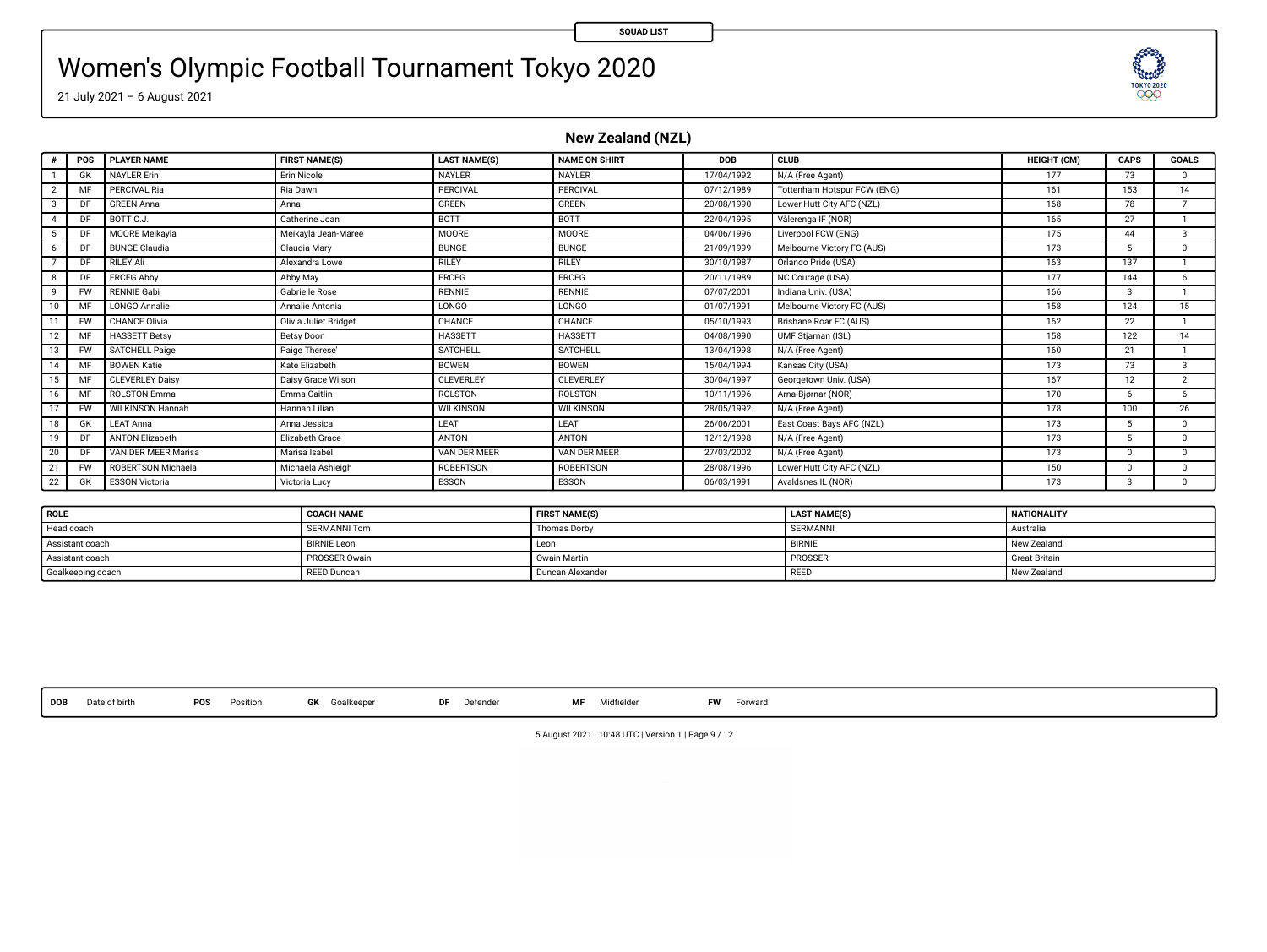# Women's Olympic Football Tournament Tokyo 2020

21 July 2021 – 6 August 2021

**Sweden (SWE)**

| $\epsilon$    | POS       | <b>PLAYER NAME</b>         | <b>FIRST NAME(S)</b>  | <b>LAST NAME(S)</b> | <b>NAME ON SHIRT</b> | DOB        | <b>CLUB</b>              | <b>HEIGHT (CM)</b> | CAPS | <b>GOALS</b>   |
|---------------|-----------|----------------------------|-----------------------|---------------------|----------------------|------------|--------------------------|--------------------|------|----------------|
|               | GK        | LINDAHL Hedvig             | Rut Hedvig            | LINDAHL             | LINDAHL              | 29/04/1983 | CA Atlético Madrid (ESP) | 179                | 176  | $\Omega$       |
|               | DF        | ANDERSSON Jonna            | Jonna Ann-Charlotte   | ANDERSSON           | ANDERSSON            | 02/01/1993 | Chelsea FCW (ENG)        | 167                | 61   |                |
| $\mathcal{R}$ | DE        | <b>KULLBERG Emma</b>       | Emma Nanny Charlotte  | <b>KULLBERG</b>     | KULLBERG             | 25/09/1991 | BK Hacken (SWE)          | 170                |      | $\Omega$       |
|               | DE        | GLAS Hanna                 | Hanna Erica Maria     | GLAS                | GLAS                 | 16/04/1993 | FC Bayern München (GER)  | 172                | 46   | $\Omega$       |
|               | MF        | <b>BENNISON Hanna</b>      | Hanna Ulrika          | <b>BENNISON</b>     | <b>BENNISON</b>      | 16/10/2002 | FC Rosengard (SWE)       | 152                | 13   | $\Omega$       |
|               | DF        | ERIKSSON Magdalena         | Magdalena Lilly       | ERIKSSON            | ERIKSSON             | 08/09/1993 | Chelsea FCW (ENG)        | 172                | 74   | $\mathbf{Q}$   |
|               | FW        | JANOGY Madelen             | Madelen Fatimma Maria | <b>JANOGY</b>       | <b>JANOGY</b>        | 12/11/1995 | Hammarby IF (SWE)        | 164                | 21   | 5.             |
|               | MF        | <b>HURTIG Lina</b>         | Lina Mona Andréa      | <b>HURTIG</b>       | <b>HURTIG</b>        | 05/09/1995 | Juventus FC (ITA)        | 180                | 43   | 14             |
| $\sf q$       | MF        | ASLI ANI Kosovare          | Kosovare              | ASLLANI             | <b>ASLLANI</b>       | 29/07/1989 | Real Madrid CF (ESP)     | 166                | 153  | 39             |
| 10            | <b>FW</b> | JAKOBSSON Sofia            | Eva Sofia             | <b>JAKOBSSON</b>    | <b>JAKOBSSON</b>     | 23/04/1990 | FC Bavern München (GER)  | 174                | 127  | 23             |
| 11            | <b>FW</b> | <b>BLACKSTENILIS Stina</b> | Emma Stina            | <b>BLACKSTENIUS</b> | <b>BLACKSTENIUS</b>  | 05/02/1996 | BK Hacken (SWE)          | 174                | 68   | 21             |
| 12            | GK        | <b>FALK Jennifer</b>       | Jennifer Milev        | <b>FALK</b>         | <b>FALK</b>          | 26/04/1993 | BK Hacken (SWE)          | 171                | ۹    | $\Omega$       |
| 13            | DF        | <b>ILESTEDT Amanda</b>     | Amanda                | <b>ILESTEDT</b>     | <b>ILESTEDT</b>      | 17/01/1993 | FC Bavern München (GER)  | 178                | 46   |                |
| 14            | DE        | <b>RJORN Nathalie</b>      | <b>Gun Nathalie</b>   | BJÖRN               | <b>BJÖRN</b>         | 04/05/1997 | FC Rosengard (SWE)       | 174                | 31   |                |
| 15            | <b>FW</b> | SCHOUGH Olivia             | Olivia Alma Charlotta | <b>SCHOUGH</b>      | SCHOUGH              | 11/03/1991 | FC Rosengard (SWE)       | 172                | 87   | 11             |
| 16            | MF        | ANGELDAL Filippa           | Ingrid Filippa        | ANGELDAL            | ANGELDAL             | 14/07/1997 | BK Hacken (SWE)          | 170                | 16   | $\overline{A}$ |
| 17            | MF        | <b>SEGER Caroline</b>      | Sara Caroline         | SEGER               | SEGER                | 19/03/1985 | FC Rosengard (SWE)       | 173                | 220  | 29             |
| 18            | <b>FW</b> | <b>ROLFO</b> Fridolina     | Fridolina             | ROLFO               | ROLFO                | 24/11/1993 | VfL Wolfsburg (GER)      | 178                | 54   | 17             |
| 19            | <b>FW</b> | ANVEGARD Anna              | Anna Elin Astrid      | ANVEGARD            | ANVEGARD             | 10/05/1997 | FC Rosengard (SWE)       | 167                | 20   | ۰              |
| 20            | MF        | RODDAR Julia               | Julia Elisabeth       | RODDAR              | RODDAR               | 16/02/1992 | Washington Spirit (USA)  | 167                | 11   | $\Omega$       |
| 21            | <b>FW</b> | <b>BLOMOVIST Rebecka</b>   | Rebecka Maria         | <b>BLOMQVIST</b>    | <b>BLOMOVIST</b>     | 24/07/1997 | VfL Wolfsburg (GER)      | 167                | ۰    |                |
| 22            | GK        | MUSOVIC Zecira             | Zecira                | MUSOVIC             | <b>MUSOVIC</b>       | 26/05/1996 | Chelsea FCW (ENG)        | 178                | 5    | $\Omega$       |
|               |           |                            |                       |                     |                      |            |                          |                    |      |                |

| ROLE              | <b>COACH NAME</b>        | <b>FIRST NAME(S)</b> | <b>LAST NAME(S)</b> | NATIONALITY |
|-------------------|--------------------------|----------------------|---------------------|-------------|
| Head coach        | <b>GERHARDSSON Peter</b> | Kurt Pete            | <b>GERHARDSSON</b>  | Sweder      |
| Assistant coach   | "VIKMAN Magnus           | Magnus Eino          | VIKMAN              | Sweden      |
| Goalkeeping coach | TROEDSSON Leit           | Leif Arne Roland     | TROEDSSON           | Sweden      |

**DOB** Date of birth **POS** Position **GK** Goalkeeper **DF** Defender **MF** Midelder **FW** Forward

5 August 2021 | 10:48 UTC | Version 1 | Page 10 / 12

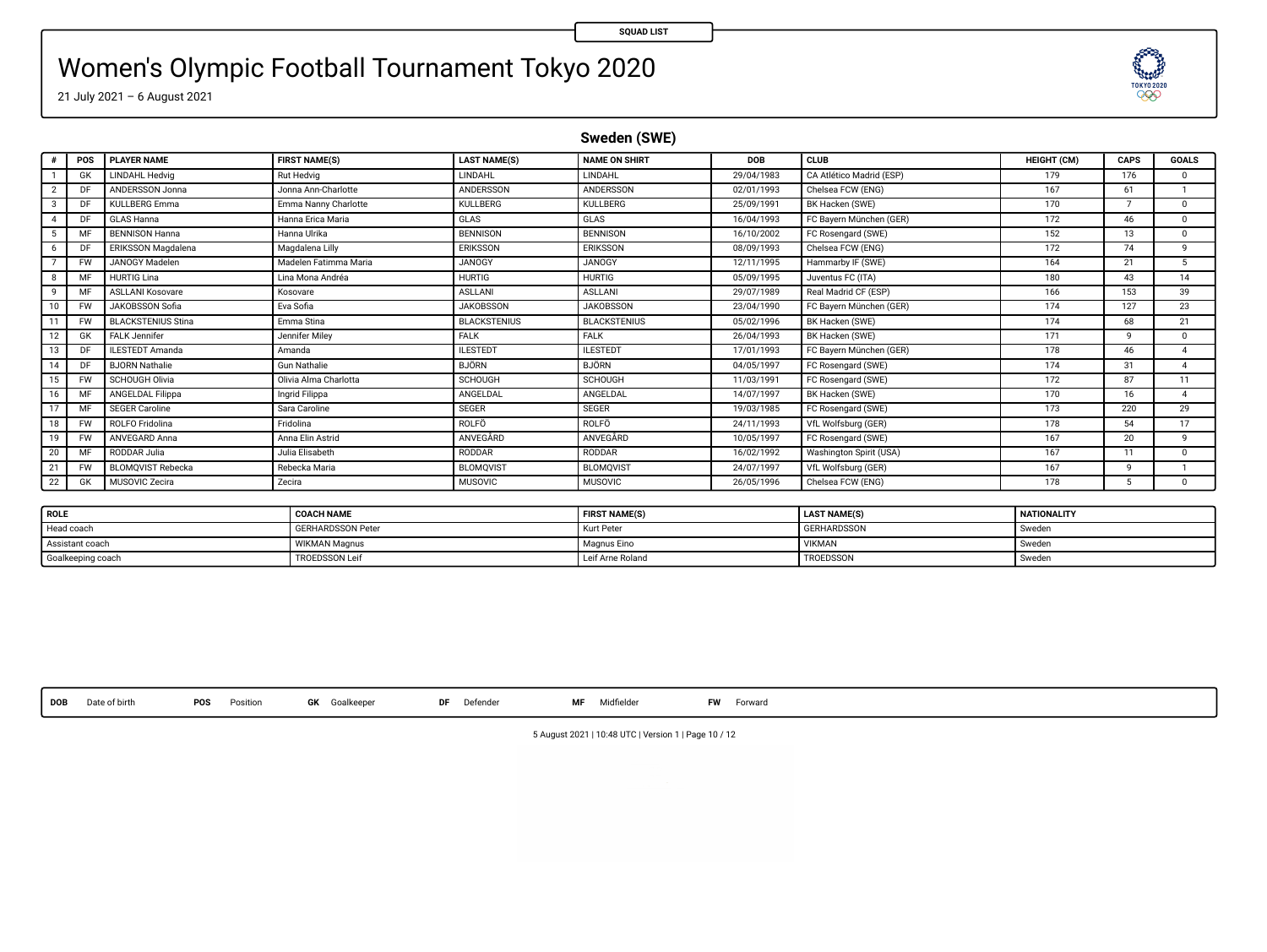# Women's Olympic Football Tournament Tokyo 2020



**USA (USA)**

**SQUAD LIST**

|               | POS       | <b>PLAYER NAME</b>     | <b>FIRST NAME(S)</b> | <b>LAST NAME(S)</b> | <b>NAME ON SHIRT</b> | DOB        | CLUB                      | <b>HEIGHT (CM)</b> | CAPS | <b>GOALS</b>   |
|---------------|-----------|------------------------|----------------------|---------------------|----------------------|------------|---------------------------|--------------------|------|----------------|
|               | GK        | <b>NAEHER Alvssa</b>   | Alyssa Michele       | <b>NAEHER</b>       | NAEHER               | 20/04/1988 | Chicago Red Stars (USA)   | 175                | 78   | n.             |
| 2             | DF        | <b>DUNN Crystal</b>    | Crystal Alyssia      | SOUBRIER            | <b>DUNN</b>          | 03/07/1992 | Portland Thorns FC (USA)  | 157                | 122  | 24             |
| $\mathcal{R}$ | MR        | MEWIS Samantha         | Samantha June        | <b>MEWIS</b>        | S. MEWIS             | 09/10/1992 | NC Courage (USA)          | 180                | 83   | 24             |
|               | DF        | SAUERBRUNN Becky       | Rebecca Elizabeth    | SAUERBRUNN          | SAUERBRUNN           | 06/06/1985 | Portland Thorns FC (USA)  | 170                | 193  | 0              |
|               | DF        | O HARA Kelley          | Kelley Maureen       | <b>O'HARA</b>       | O'HARA               | 04/08/1988 | Washington Spirit (USA)   | 165                | 145  | $\overline{c}$ |
| 6             | M         | <b>MEWIS Kristie</b>   | Kristen Anne         | <b>MEWIS</b>        | K. MEWIS             | 25/02/1991 | Houston Dash (USA)        | 170                | 28   | Δ              |
|               | <b>FW</b> | <b>HEATH Tobin</b>     | <b>Tobin Powell</b>  | HEATH               | <b>HEATH</b>         | 29/05/1988 | N/A (Free Agent)          | 162                | 177  | 35             |
| 8             | MR        | ERTZ Julie             | Julie Beth           | ERTZ                | ERTZ                 | 06/04/1992 | Chicago Red Stars (USA)   | 170                | 116  | 20             |
| $\mathbf{q}$  | MF        | <b>HORAN Lindsey</b>   | Lindsey Michelle     | HORAN               | <b>HORAN</b>         | 26/05/1994 | Portland Thorns FC (USA)  | 175                | 104  | 23             |
| 10            | <b>FW</b> | LLOYD Carli            | Carli A              | <b>HOLLINS</b>      | <b>LLOYD</b>         | 16/07/1982 | NJ/NY Gotham FC (USA)     | 172                | 312  | 128            |
| 11            | <b>FW</b> | <b>PRESS Christen</b>  | Christen Annemarie   | PRESS               | <b>PRESS</b>         | 29/12/1988 | N/A (Free Agent)          | 170                | 155  | 64             |
|               | DF        | <b>DAVIDSON Tierna</b> | <b>Tierna Lillis</b> | DAVIDSON            | <b>DAVIDSON</b>      | 19/09/1998 | Chicago Red Stars (USA)   | 177                | 39   |                |
| 13            | <b>FW</b> | <b>MORGAN Alex</b>     | Alexandra Morgan     | CARRASCO            | MORGAN               | 02/07/1989 | Orlando Pride (USA)       | 170                | 186  | 111            |
| 14            | DF        | SONNETT Emily          | Emily Ann            | SONNETT             | SONNETT              | 25/11/1993 | Washington Spirit (USA)   | 170                | 58   | n.             |
| 15            | <b>FW</b> | RAPINOE Megan          | Megan Anna           | RAPINOE             | <b>RAPINOE</b>       | 05/07/1985 | OL Reign (USA)            | 167                | 185  | 61             |
| 16            | MR        | <b>LAVELLE Rose</b>    | Rosemary Kathleen    | LAVELLE             | LAVELLE              | 14/05/1995 | OL Reign (USA)            | 162                | 62   | 15             |
| 17            | DF        | <b>DAHLKEMPER Abby</b> | Abigail Lynn         | <b>DAHLKEMPER</b>   | <b>DAHLKEMPER</b>    | 13/05/1993 | Manchester City WFC (ENG) | 170                | 74   | n.             |
| 18            | GK        | <b>FRANCH Adrianna</b> | Adrianna Nichole     | FRANCH              | <b>FRANCH</b>        | 12/11/1990 | Portland Thorns FC (USA)  | 174                | 8    | 0              |
| 19            | MR        | MACARIO Catarina       | Catarina Cantanhede  | <b>MACARIO</b>      | <b>MACARIO</b>       | 04/10/1999 | Olympique Lyon (FRA)      | 165                | R    |                |
| 20            | DF        | <b>KRUEGER Casey</b>   | Casey Marie          | <b>KRUEGER</b>      | <b>KRUEGER</b>       | 23/08/1990 | Chicago Red Stars (USA)   | 168                | 35   | 0              |
| 21            | <b>FW</b> | WILLIAMS Lynn          | Lynn Raenie          | <b>WILLIAMS</b>     | <b>WILLIAMS</b>      | 21/05/1993 | NC Courage (USA)          | 173                | 40   | 12             |
| 22            | GK        | CAMPBELL Jane          | Carolyn Jane         | CAMPBELL            | CAMPBELL             | 17/02/1995 | Houston Dash (USA)        | 175                | 5.   | 0              |
|               |           |                        |                      |                     |                      |            |                           |                    |      |                |

| <b>ROLE</b>     | <b>COACH NAME</b>     | <b>FIRST NAME(S)</b> | <b>LAST NAME(S)</b> | <b>NATIONALITY</b> |
|-----------------|-----------------------|----------------------|---------------------|--------------------|
| Head coach      | ANDONOVSKI Vlatko     | Vlatko               | ANDONOVSKI          | <b>USA</b>         |
| Assistant coach | <b>IVANOVIC Milan</b> | Milar                | <b>IVANOVIC</b>     | Serbia             |
| Assistant coach | POOLE Philip          | Philip James         | POOLE               | <b>USA</b>         |
| Assistant coach | DAMBACH Erica         | <b>Erica Marie</b>   | <b>DAMBACH</b>      | <b>USA</b>         |

**DOB** Date of birth **POS** Position **GK** Goalkeeper **DF** Defender **MF** Midelder **FW** Forward

**TESES**  $\infty$ 

5 August 2021 | 10:48 UTC | Version 1 | Page 11 / 12